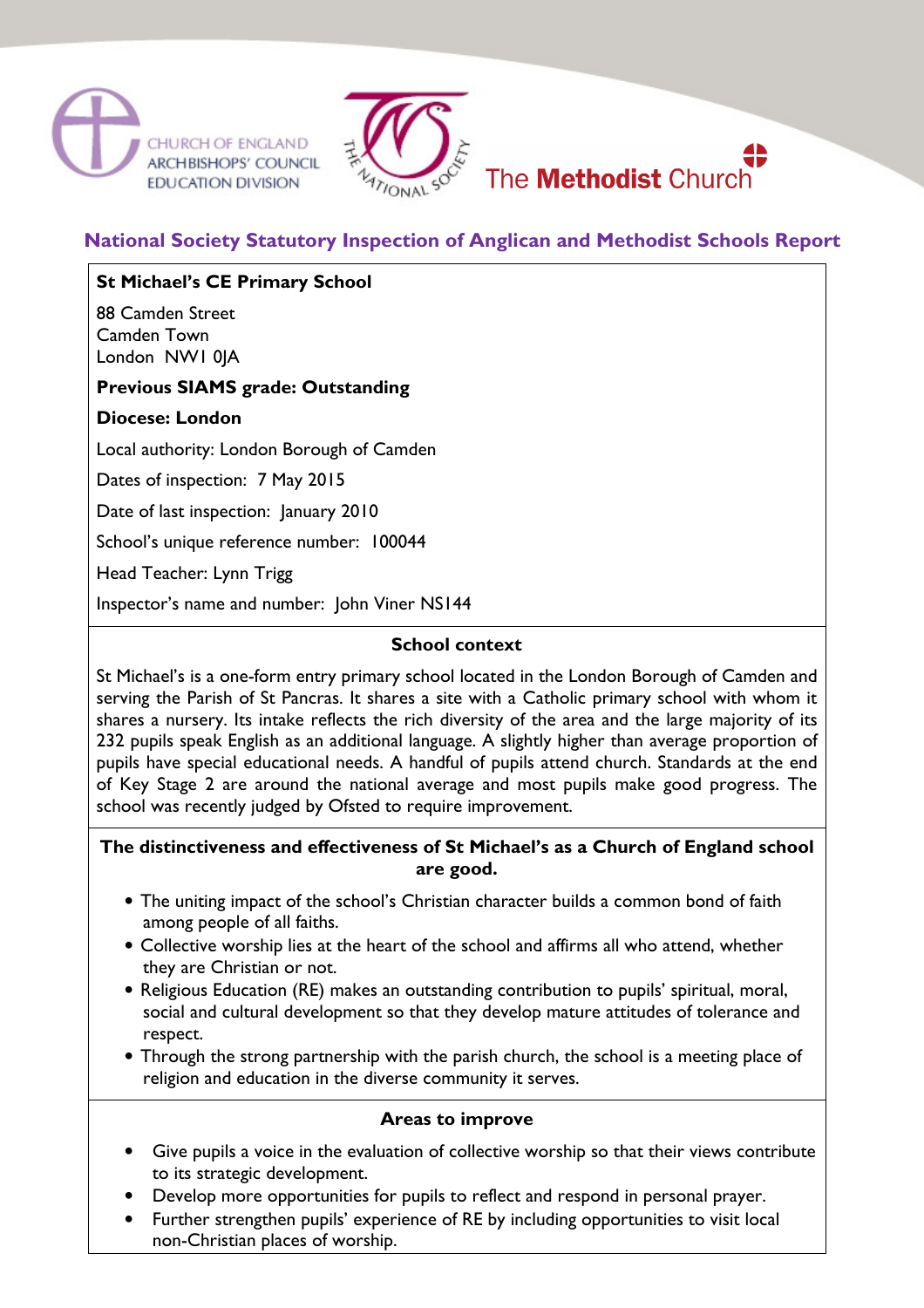### **The school, through its distinctive Christian character, is good at meeting the needs of all learners**

In living out Jesus' injunction to 'bring life in all its fullness', St Michael's places Christian values at the heart of all it does. This is recognised by its pupils, celebrated by its staff and valued by its parents. Parents of all faiths understand these Christian foundations and say that, regardless of faith, they give their children values for life and so prepare them for society. This clear and explicit focus on Christianity in a multi-faith context has an impressive impact on pupils' spiritual, moral, social and cultural development so that they develop mature, thoughtful attitudes of respect and understanding of all faiths and cultures. Pupils develop positive attitudes to school. They attend regularly, behave well and work hard. However, a recent and short-term decline in the attainment of some of the least advantaged pupils has required the school to move rapidly to reverse it. This is bringing about necessary and sustained improvement. Relationships between and among adults and learners are rooted in the Christian values that the school promotes so that this is a harmonious, happy school where pupils flourish. Pupils regard Religious Education (RE) as an important aspect of their learning. They say they are excited by it and recognise that it plays a key role in promoting their understanding of and respect for others. It makes an important contribution to the promotion of pupils' spiritual, moral, social and cultural development, which is a strength of the school.

## **The impact of collective worship on the school community is good**

Daily collective worship is a central part of school life and the majority of pupils understand its importance and value the experience. They come to worship willingly, behave reverently and are generally attentive. Pupils of all faiths say that they like the quiet atmosphere and enjoy the opportunities to join in through acting and singing. They participate enthusiastically and sing tunefully. Worship is carefully planned around the core of the Church's year. It is Biblical, focused on the person of Jesus and supported by high quality presentations. A cross and candles provide a clear visual signal that this is a special time and, together with responses and prayers, ensure that pupils experience and appreciate Anglican tradition. Pupils of other faiths develop good knowledge of what Christians believe and understand the centrality of God as Father, Son and Holy Spirit to Christian worship. Parents of other faiths say that experiencing the structure of Anglican worship helps their children to better appreciate their own worship. There is regular and committed involvement by members of the parish church team who lead worship weekly and contribute to RE lessons, Pupils have opportunities to lead prayers and readings and so develop an awareness of the nature and purpose of prayer. Prayers also take place at key points in the school day but the promotion of personal prayer and reflection is currently limited. Parents of all faiths like the opportunities they have to observe acts of worship in school and keenly attend the celebrations of key Christian festivals in the parish church. The quality of worship is regularly monitored by school leaders but there is not enough opportunity for pupils to be involved in its evaluation. Consequently their voice is not heard and they do not contribute to the further development of worship.

## **The effectiveness of the religious education is outstanding**

Religious Education is outstanding because of the high standards of attainment and rapid progress that pupils make, often from a low starting point. This is evident in the quality of their discussion and depth of understanding. All pupils develop a solid understanding of Christianity and many know the Bible well. Especially striking is the way in which they can compare Christianity with their own and other faiths and develop the ability to see issues from each other's points of view. Pupils' knowledge of Christianity is excellent and is well-balanced by their detailed knowledge of Islam and Judaism as well as good understanding of a range of other faiths. This deep learning helps them to develop high level skills of enquiry and analysis and the work the school has done in helping pupils to frame their questions results in mature and insightful discussion. The curriculum is drawn from the diocesan scheme and is well taught by knowledgable teachers. Pupils universally agree that teachers make RE fun and are keenly